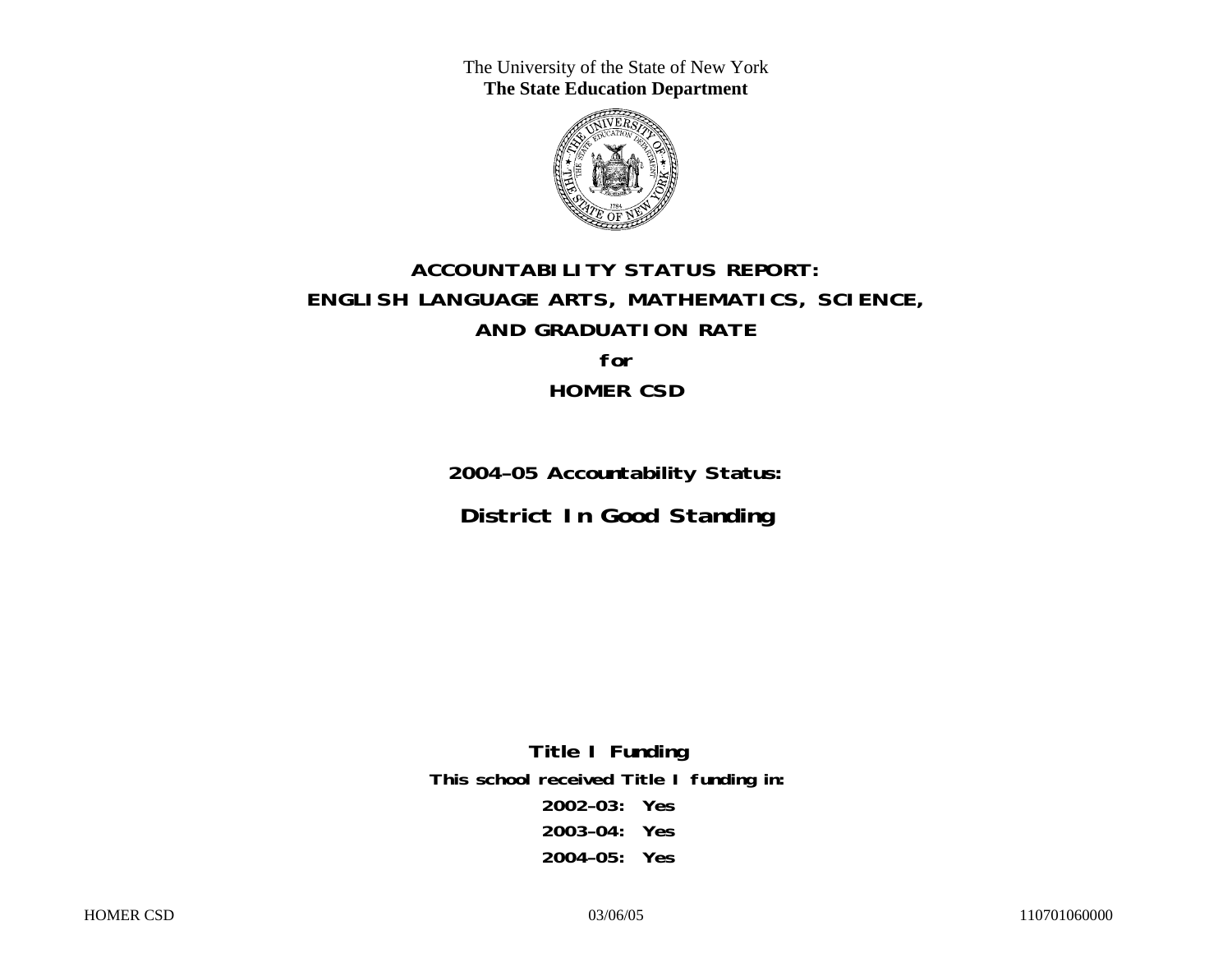### **District Accountability Status Categories**

The list below defines the district status categories of New York State's district accountability system, which is divided into a Federal Title I component and a State component. A district that does not receive Title I funding in a school year does not have a federal status in that year. Consequences for districts not in good standing can be found at: **http://www.emsc.nysed.gov/nyc/DINI/DINI2004-05.shtml**. To be removed from any improvement status, a district must make Adequate Yearly Progress (AYP) at an applicable grade level in the subject area for which it was identified for two consecutive years.

**District in Good Standing:** A district is considered to be in good standing if it has not been identified as a District in Need of Improvement, Requiring Corrective Action, Planning for Restructuring, or Requiring Academic Progress.

**District Requiring Academic Progress:** Under the State component of New York's accountability system, a district that misses making AYP at every applicable grade level in a subject area for two consecutive years is considered a District Requiring Academic Progress (Year 1) for the following year. In each succeeding year that the school fails to make AYP, the year designation is incremented by one.

**District in Need of Improvement (Year 1):** A district that misses making AYP at every applicable grade level in the same subject area for two consecutive years while receiving Title I funds is considered a District in Need of Improvement (Year 1) for the following year.

**District in Need of Improvement (Year 2):** A District in Need of Improvement (Year 1) that misses making AYP at every applicable grade level in the subject area for which it was identified while receiving Title I funds is considered a District in Need of Improvement (Year 2) for the following year.

**District Requiring Corrective Action:** A District in Need of Improvement (Year 2) that misses making AYP at every applicable grade level in the subject area for which it was

identified while receiving Title I funds is considered a District Requiring Corrective Action for the following year.

**District Planning for Restructuring:** A District Requiring Corrective Action that misses making AYP at every applicable grade level in the subject area for which it was identified while receiving Title I funds is considered a District Planning for Restructuring for the following year.

**District Restructuring:** A District Planning for Restructuring that misses making AYP at every applicable grade level in the subject area for which it was identified while receiving Title I funds is considered a District Restructuring for the following year.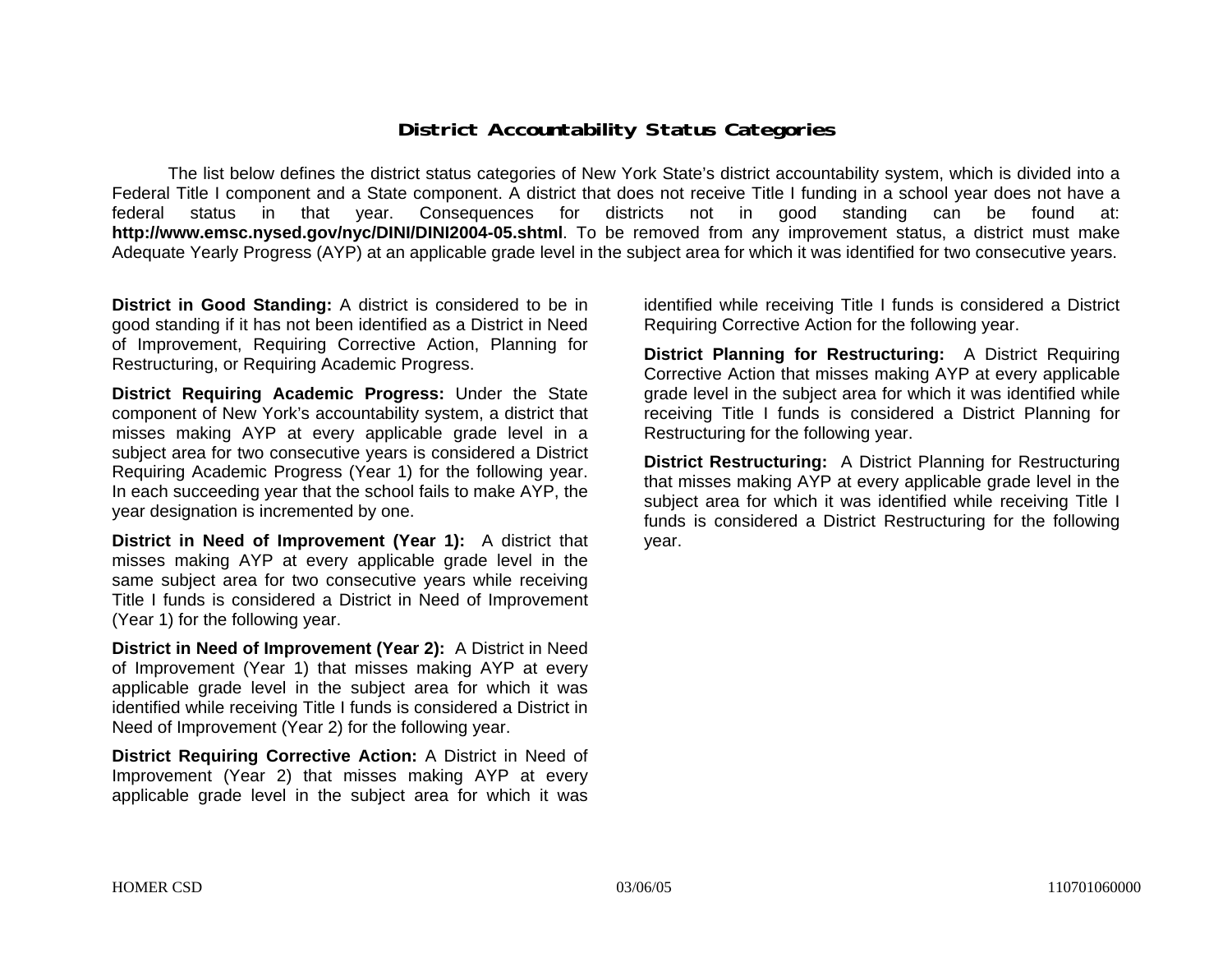### **Elementary-Level English Language Arts**

Definitions of terms, such as Performance Index and Effective Annual Measurable Objective (AMO), are in the glossary, which is the last page of this report.

#### **For a school or a district to make Adequate Yearly Progress (AYP) in 2003–04, every accountability group must make.**

**For an accountability group to make AYP in 2003–04, it must** 

- 1. meet the 95 percent participation requirement (*2003–04 Participation*), *and*
- 2. *either* meet its Effective AMO *or* make safe harbor (*2003–04 Performance* and *Standards*).

To meet the participation requirement, 95 percent of the grade 4 enrollment in each accountability group with 40 or more students must

be tested. To meet the Effective AMO, the Performance Index for each group with 30 or more continuously enrolled students must equal or exceed the Effective AMO. To make safe harbor, the Performance Index of each of these groups must equal or exceed its ELA safe harbor target *and* the group must meet the elementary-level science qualification for safe harbor. (See the elementary-level science page of this report for further information on meeting the science qualification for safe harbor.)

*ELA Safe Harbor Targets:* The elementary-level 2003–04 ELA Safe Harbor Target is calculated by using the following equation: 2002–03 PI + (200 – the 2002–03 PI) <sup>×</sup> 0.10. The 2004–05 ELA Safe Harbor Target is calculated by using the following equation: 2003–04 PI + (200 – the 2003–04 PI)  $\times$  0.10. The 2004–05 target is provided for groups whose PI was below the Effective AMO in 2003–04.

|                                   |                       | 2003-04 Participation*             |                                                         | 2003-04 Performance** |                  | 2003-04 Standards                   |                                                           | <b>Made</b>                                   | 2004-05                                           |
|-----------------------------------|-----------------------|------------------------------------|---------------------------------------------------------|-----------------------|------------------|-------------------------------------|-----------------------------------------------------------|-----------------------------------------------|---------------------------------------------------|
| <b>Accountability Group</b>       | Grade 4<br>Enrollment | Percent of<br>Enrollment<br>Tested | Count of<br>Continuously<br>Enrolled<br><b>Students</b> | Performance<br>Index  | Effective<br>AMO | <b>ELA Safe</b><br>Harbor<br>Target | Met the<br>Science<br>Qualification<br>for Safe<br>Harbor | <b>AYP</b> in<br><b>ELA in</b><br>$2003 - 04$ | <b>ELA Safe</b><br><b>Harbor</b><br><b>Target</b> |
| All Students                      | 176                   | 98%                                | 169                                                     | 149                   | 115              |                                     |                                                           | <b>YES</b>                                    |                                                   |
| <b>Students with Disabilities</b> | 29                    |                                    | 28                                                      |                       |                  |                                     |                                                           |                                               |                                                   |
| American Indian/Alaskan Native    |                       |                                    |                                                         |                       |                  |                                     |                                                           |                                               |                                                   |
| Black                             |                       |                                    |                                                         |                       |                  |                                     |                                                           |                                               |                                                   |
| Hispanic                          | 2                     |                                    | $\overline{2}$                                          |                       |                  |                                     |                                                           |                                               |                                                   |
| Asian or Pacific Islander         | $\overline{2}$        |                                    | $\overline{2}$                                          |                       |                  |                                     |                                                           |                                               |                                                   |
| White                             | 172                   | 98%                                | 165                                                     | 148                   | 115              |                                     |                                                           | <b>YES</b>                                    |                                                   |
| <b>Limited English Proficient</b> |                       |                                    |                                                         |                       |                  |                                     |                                                           |                                               |                                                   |
| Economically Disadvantaged        | 45                    | 98%                                | 42                                                      | 114                   | 108              |                                     |                                                           | <b>YES</b>                                    |                                                   |
| <b>Final AYP Determination</b>    |                       |                                    |                                                         |                       |                  |                                     |                                                           | <b>YES</b>                                    |                                                   |

\*Students who were excused from testing for medical reasons are not included in the enrollment count. If the participation rate of an accountability group fell below 95 percent in 2003–04, the enrollment shown is the sum of 2002–03 and 2003–04 enrollments and the percent tested is the weighted average of the participation rates over those two years. \*\*For schools with fewer than 30 continuously enrolled tested students in 2003–04, data for 2002–03 and 2003–04 were combined to determine counts and PIs.

\*\*\*Groups with a "\*\*\*" are not required to meet the science qualification for safe harbor to make safe harbor in English and mathematics because fewer than 30 students in the group were administered the science test.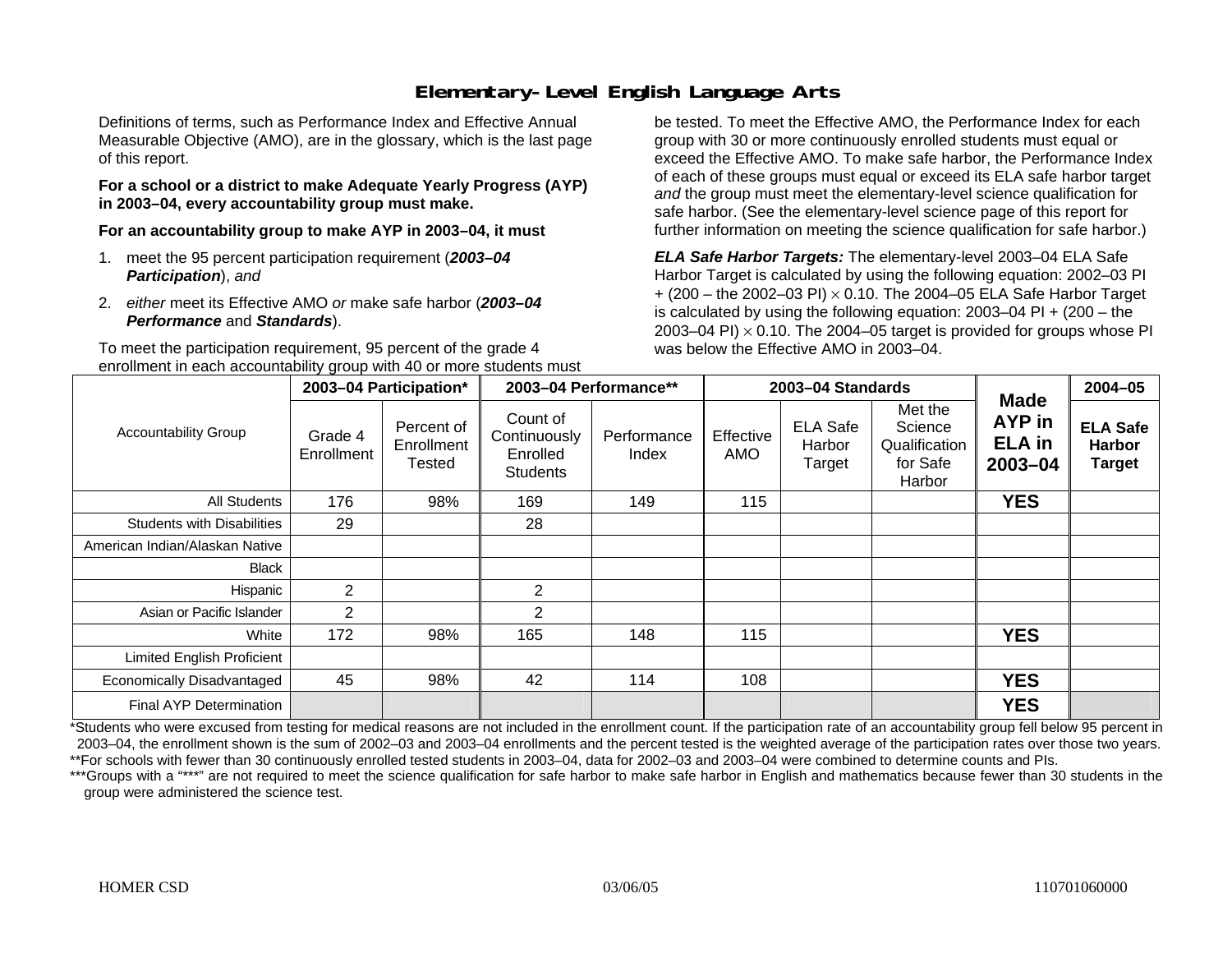### **Elementary-Level Mathematics**

Definitions of terms, such as Performance Index and Effective Annual Measurable Objective (AMO), are in the glossary, which is the last page of this report.

**For a school or a district to make Adequate Yearly Progress (AYP) in 2003–04, every accountability group must make AYP.** 

**For an accountability group to make AYP in 2003–04, it must** 

- 1. meet the 95 percent participation requirement (*2003–04 Participation*), *and*
- 2. *either* meet its Effective AMO *or* make safe harbor (*2003–04 Performance* and *Standards*).

To meet the participation requirement, 95 percent of the grade 4 enrollment in each accountability group with 40 or more students must be tested. To meet the Effective AMO, the Performance Index for each group with 30 or more continuously enrolled students must equal or exceed the Effective AMO. To make safe harbor, the Performance Index of each of these groups must equal or exceed its math safe harbor target *and* the group must meet the elementary-level science qualification for safe harbor. (See the elementary-level science page of this report for further information on meeting the science qualification for safe harbor.)

*Math Safe Harbor Targets:* The elementary-level 2003–04 Math Safe Harbor Target is calculated by using the following equation: 2002–03 PI + (200 – the 2002–03 PI) <sup>×</sup> 0.10. The 2004–05 Math Safe Harbor Target is calculated by using the following equation: 2003–04 PI + (200 – the 2003–04 PI)  $\times$  0.10. The 2004–05 target is provided for groups whose PI was below the Effective AMO in 2003–04.

|                                   |                       | 2003-04 Participation*                    |                                                         | 2003-04 Performance** |                  | 2003-04 Standards             |                                                           | <b>Made</b>                      | $2004 - 05$                                        |
|-----------------------------------|-----------------------|-------------------------------------------|---------------------------------------------------------|-----------------------|------------------|-------------------------------|-----------------------------------------------------------|----------------------------------|----------------------------------------------------|
| <b>Accountability Group</b>       | Grade 4<br>Enrollment | Percent of<br>Enrollment<br><b>Tested</b> | Count of<br>Continuously<br>Enrolled<br><b>Students</b> | Performance<br>Index  | Effective<br>AMO | Math Safe<br>Harbor<br>Target | Met the<br>Science<br>Qualification<br>for Safe<br>Harbor | AYP in<br>Math in<br>$2003 - 04$ | <b>Math Safe</b><br><b>Harbor</b><br><b>Target</b> |
| All Students                      | 176                   | 100%                                      | 172                                                     | 173                   | 128              |                               |                                                           | <b>YES</b>                       |                                                    |
| <b>Students with Disabilities</b> | 29                    |                                           | 29                                                      |                       |                  |                               |                                                           |                                  |                                                    |
| American Indian/Alaskan Native    |                       |                                           |                                                         |                       |                  |                               |                                                           |                                  |                                                    |
| Black                             | ٠                     |                                           |                                                         |                       |                  |                               |                                                           |                                  |                                                    |
| Hispanic                          | $\overline{c}$        |                                           | $\overline{2}$                                          |                       |                  |                               |                                                           |                                  |                                                    |
| Asian or Pacific Islander         | $\overline{2}$        |                                           | $\overline{2}$                                          |                       |                  |                               |                                                           |                                  |                                                    |
| White                             | 171                   | 100%                                      | 168                                                     | 172                   | 128              |                               |                                                           | <b>YES</b>                       |                                                    |
| <b>Limited English Proficient</b> |                       |                                           |                                                         |                       |                  |                               |                                                           |                                  |                                                    |
| Economically Disadvantaged        | 44                    | 100%                                      | 43                                                      | 158                   | 121              |                               |                                                           | <b>YES</b>                       |                                                    |
| Final AYP Determination           |                       |                                           |                                                         |                       |                  |                               |                                                           | <b>YES</b>                       |                                                    |

\*Students who were excused from testing for medical reasons are not included in the enrollment count. If the participation rate of an accountability group fell below 95 percent in 2003–04, the enrollment shown is the sum of 2002–03 and 2003–04 enrollments and the percent tested is the weighted average of the participation rates over those two years.

\*\*For schools with fewer than 30 continuously enrolled tested students in 2003–04, data for 2002–03 and 2003–04 were combined to determine counts and PIs.

\*\*\*Groups with a "\*\*\*" are not required to meet the science qualification for safe harbor to make safe harbor in English and mathematics because fewer than 30 students in the group were administered the science test.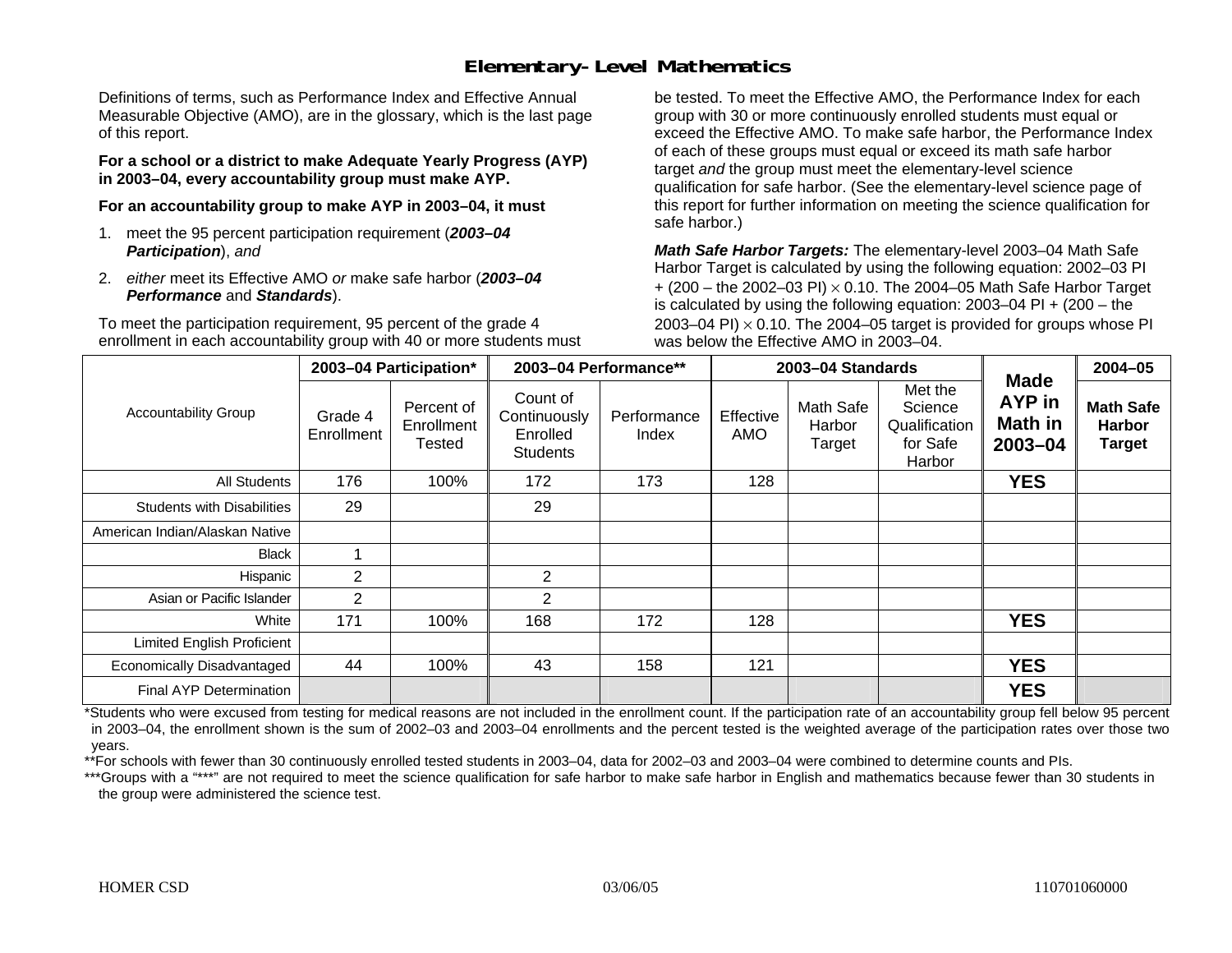## **Elementary-Level Science**

Definitions of terms, such as Progress Target and Adequate Yearly Progress (AYP), are in the glossary, which is the last page of this report.

*Made AYP in Science in 2003–04:* For a school or a district to make AYP in science, the Performance Index (PI) for the "All Students" group must equal or exceed the State Science Standard or the Science Progress Target.

*State Designated Level (SDL):* The score that students taking the elementary-level science test in 2002–03 must have equaled or exceeded on the written portion of the test to have met the State Science Standard.

*Qualification for Safe Harbor in Elementary-Level ELA and Math:* For an accountability group to be considered Qualified for Safe Harbor in Elementary-Level ELA and Math, the PI must equal or exceed the State Science Standard or the Science Progress Target in elementarylevel science for that group. Groups with fewer than 30 students tested in elementary-level science are not subject to this qualification criterion.

*Science Progress Targets:* The elementary-level 2003–04 Science Progress Target is calculated by multiplying the 2002–03 Percent At or Above SDL by two and then adding one point. The 2004–05 Science Progress Target is calculated by adding one point to the 2003–04 PI. The 2004–05 target is provided for groups whose PI was below the State Science Standard in 2003–04.

|                                   |                                                         | 2003-04 Performance* |                                     | 2003-04 Standards             |                                             | 2003-04                                                                 | $2004 - 05$                   |
|-----------------------------------|---------------------------------------------------------|----------------------|-------------------------------------|-------------------------------|---------------------------------------------|-------------------------------------------------------------------------|-------------------------------|
| <b>Accountability Group</b>       | Count of<br>Continuously<br>Enrolled<br><b>Students</b> | Performance<br>Index | <b>State</b><br>Science<br>Standard | Science<br>Progress<br>Target | <b>Made AYP</b><br>in Science<br>in 2003-04 | Qualified for<br>Safe Harbor in<br>Elementary-<br>Level ELA and<br>Math | Science<br>Progress<br>Target |
| All Students                      | 171                                                     | 190                  | 100                                 |                               | <b>YES</b>                                  | <b>YES</b>                                                              |                               |
| <b>Students with Disabilities</b> | 29                                                      |                      |                                     |                               |                                             |                                                                         |                               |
| American Indian/Alaskan Native    |                                                         |                      |                                     |                               |                                             |                                                                         |                               |
| <b>Black</b>                      |                                                         |                      |                                     |                               |                                             |                                                                         |                               |
| Hispanic                          | 2                                                       |                      |                                     |                               |                                             |                                                                         |                               |
| Asian or Pacific Islander         | $\overline{2}$                                          |                      |                                     |                               |                                             |                                                                         |                               |
| White                             | 167                                                     | 190                  | 100                                 |                               |                                             | <b>YES</b>                                                              |                               |
| Limited English Proficient        |                                                         |                      |                                     |                               |                                             |                                                                         |                               |
| Economically Disadvantaged        | 43                                                      | 184                  | 100                                 |                               |                                             | <b>YES</b>                                                              |                               |
| Final AYP Determination           |                                                         |                      |                                     |                               | <b>YES</b>                                  |                                                                         |                               |

\*For schools with fewer than 30 continuously enrolled students in 2003–04, data for 2002–03 and 2003–04 were combined to determine counts and Performance Indices.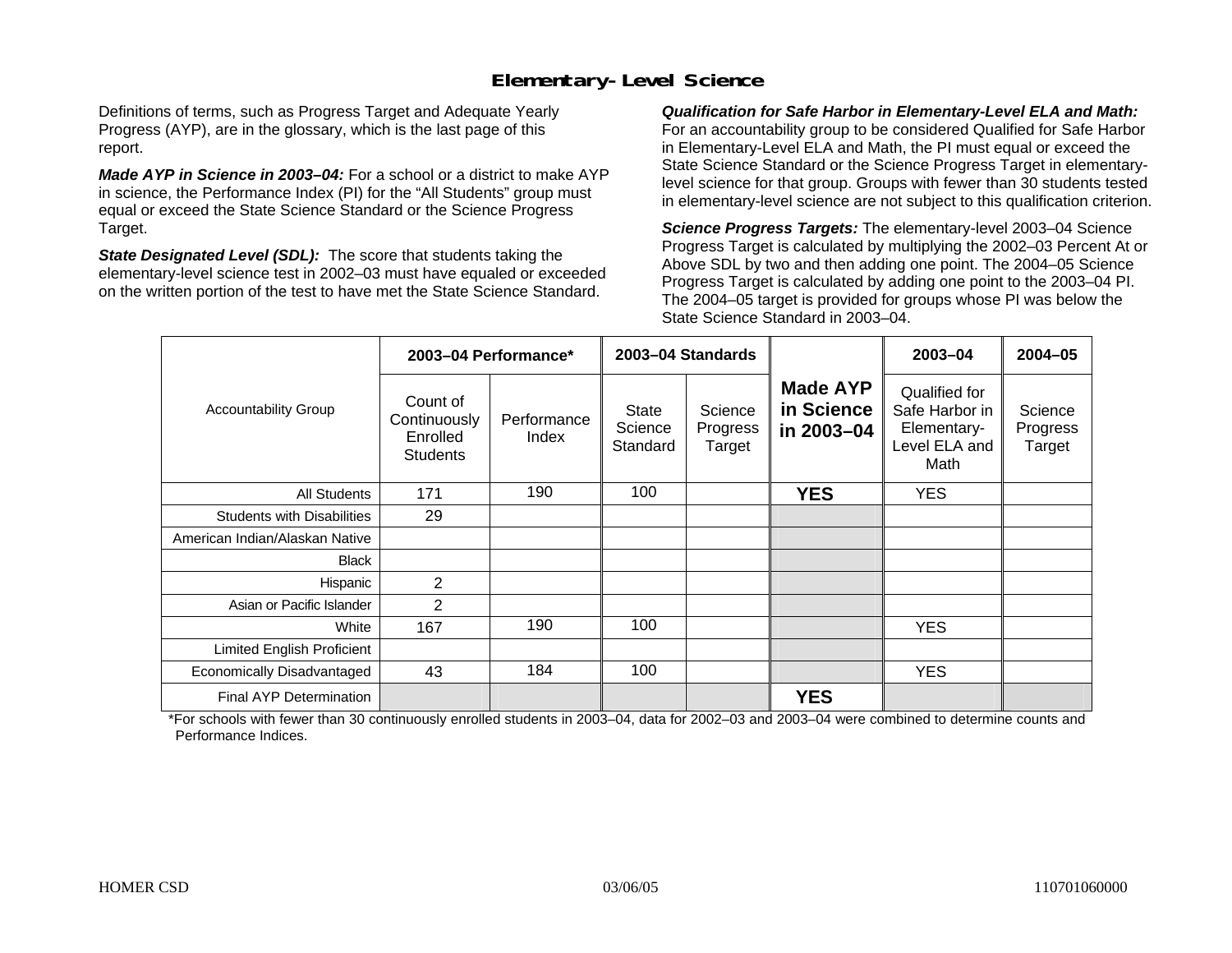## **Middle-Level English Language Arts**

Definitions of terms, such as Performance Index and Effective Annual Measurable Objective (AMO), are in the glossary, which is the last page of this report.

#### **For a school or a district to make Adequate Yearly Progress (AYP) in 2003–04, every accountability group must make AYP.**

**For an accountability group to make AYP in 2003–04, it must** 

- 1. meet the 95 percent participation requirement (*2003–04 Participation*), *and*
- 2. *either* meet its Effective AMO *or* make safe harbor (*2003–04 Performance* and *Standards*).

To meet the participation requirement, 95 percent of the grade 8 enrollment in each accountability group with 40 or more students must be tested. To meet the Effective AMO, the Performance Index for each group with 30 or more continuously enrolled students must equal or exceed the Effective AMO. To make safe harbor, the Performance Index of each of these groups must equal or exceed its ELA safe harbor target *and* the group must meet the middle-level science qualification for safe harbor. (See the middle-level science page of this report for further information on meeting the science qualification for safe harbor.)

*ELA Safe Harbor Targets:* The middle-level 2003–04 ELA Safe Harbor Target is calculated by using the following equation: 2002–03 PI + (200 – the 2002–03 PI)  $\times$  0.10. The 2004–05 ELA Safe Harbor Target is calculated by using the following equation:  $2003-04$  PI +  $(200 -$ the 2003–04 PI)  $\times$  0.10. The 2004–05 target is provided for groups whose PI was below the Effective AMO in 2003–04.

|                                   |                       | 2003-04 Participation*             |                                                         | 2003-04 Performance** |                  | 2003-04 Standards                   |                                                           | <b>Made</b>                            | $2004 - 05$                                       |
|-----------------------------------|-----------------------|------------------------------------|---------------------------------------------------------|-----------------------|------------------|-------------------------------------|-----------------------------------------------------------|----------------------------------------|---------------------------------------------------|
| <b>Accountability Group</b>       | Grade 8<br>Enrollment | Percent of<br>Enrollment<br>Tested | Count of<br>Continuously<br>Enrolled<br><b>Students</b> | Performance<br>Index  | Effective<br>AMO | <b>ELA Safe</b><br>Harbor<br>Target | Met the<br>Science<br>Qualification<br>for Safe<br>Harbor | AYP in<br><b>ELA in</b><br>$2003 - 04$ | <b>ELA Safe</b><br><b>Harbor</b><br><b>Target</b> |
| <b>All Students</b>               | 208                   | 100%                               | 204                                                     | 148                   | 99               |                                     |                                                           | <b>YES</b>                             |                                                   |
| <b>Students with Disabilities</b> | 24                    |                                    | 23                                                      |                       |                  |                                     |                                                           |                                        |                                                   |
| American Indian/Alaskan Native    |                       |                                    |                                                         |                       |                  |                                     |                                                           |                                        |                                                   |
| <b>Black</b>                      |                       |                                    |                                                         |                       |                  |                                     |                                                           |                                        |                                                   |
| Hispanic                          | $\overline{2}$        |                                    |                                                         |                       |                  |                                     |                                                           |                                        |                                                   |
| Asian or Pacific Islander         | 5                     |                                    | 5                                                       |                       |                  |                                     |                                                           |                                        |                                                   |
| White                             | 200                   | 100%                               | 197                                                     | 146                   | 99               |                                     |                                                           | <b>YES</b>                             |                                                   |
| <b>Limited English Proficient</b> |                       |                                    |                                                         |                       |                  |                                     |                                                           |                                        |                                                   |
| Economically Disadvantaged        | 30                    |                                    | 28                                                      |                       |                  |                                     |                                                           |                                        |                                                   |
| <b>Final AYP Determination</b>    |                       |                                    |                                                         |                       |                  |                                     |                                                           | <b>YES</b>                             |                                                   |

\*Students who were excused from testing for medical reasons are not included in the enrollment count. If the participation rate of an accountability group fell below 95 percent in 2003–04, the enrollment shown is the sum of 2002–03 and 2003–04 enrollments and the percent tested is the weighted average of the participation rates over those two years.

\*\*For schools with fewer than 30 continuously enrolled tested students in 2003–04, data for 2002–03 and 2003–04 were combined to determine counts and PIs.

\*\*\*Groups with a "\*\*\*" are not required to meet the science qualification for safe harbor to make safe harbor in English and mathematics because fewer than 30 students in the group were administered the science test.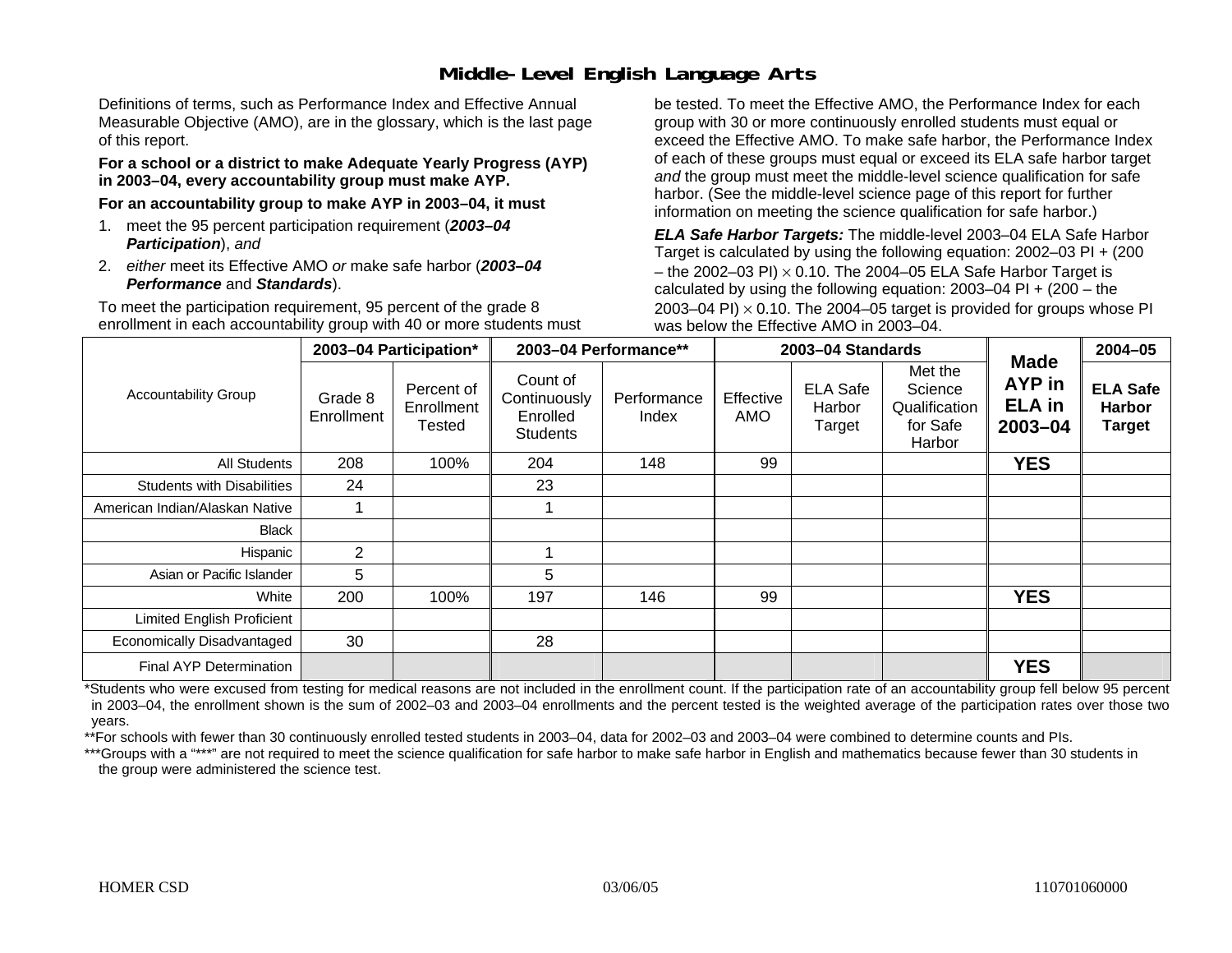### **Middle-Level Mathematics**

Definitions of terms, such as Performance Index and Effective Annual Measurable Objective (AMO), are in the glossary, which is the last page of this report.

#### **For a school or a district to make Adequate Yearly Progress (AYP) in 2003–04, every accountability group must make AYP.**

**For an accountability group to make AYP in 2003–04, it must** 

- 1. meet the 95 percent participation requirement (*2003–04 Participation*), *and*
- 2. *either* meet its Effective AMO *or* make safe harbor (*2003–04 Performance* and *Standards*).

To meet the participation requirement, 95 percent of the grade 8 enrollment in each accountability group with 40 or more students must be tested. To meet the Effective AMO, the Performance Index for each group with 30 or more continuously enrolled students must equal or exceed the Effective AMO. To make safe harbor, the Performance Index of each of these groups must equal or exceed its math safe harbor target *and* the group must meet the middle-level science qualification for safe harbor. (See the middle-level science page of this report for further information on meeting the science qualification for safe harbor.)

*Math Safe Harbor Targets:* The middle-level 2003–04 Math Safe Harbor Target is calculated by using the following equation: 2002–03 PI + (200 – the 2002–03 PI) <sup>×</sup> 0.10. The 2004–05 Math Safe Harbor Target is calculated by using the following equation: 2003–04 PI + (200 – the 2003–04 PI)  $\times$  0.10. The 2004–05 target is provided for groups whose PI was below the Effective AMO in 2003–04.

|                                   |                       | 2003-04 Participation*             |                                                         | 2003-04 Performance** |                  | 2003-04 Standards             |                                                           |                                             | $2004 - 05$                                        |
|-----------------------------------|-----------------------|------------------------------------|---------------------------------------------------------|-----------------------|------------------|-------------------------------|-----------------------------------------------------------|---------------------------------------------|----------------------------------------------------|
| <b>Accountability Group</b>       | Grade 8<br>Enrollment | Percent of<br>Enrollment<br>Tested | Count of<br>Continuously<br>Enrolled<br><b>Students</b> | Performance<br>Index  | Effective<br>AMO | Math Safe<br>Harbor<br>Target | Met the<br>Science<br>Qualification<br>for Safe<br>Harbor | <b>Made</b><br>AYP in<br>Math in<br>2003-04 | <b>Math Safe</b><br><b>Harbor</b><br><b>Target</b> |
| All Students                      | 207                   | 99%                                | 201                                                     | 164                   | 73               |                               |                                                           | <b>YES</b>                                  |                                                    |
| <b>Students with Disabilities</b> | 24                    |                                    | 22                                                      |                       |                  |                               |                                                           |                                             |                                                    |
| American Indian/Alaskan Native    |                       |                                    |                                                         |                       |                  |                               |                                                           |                                             |                                                    |
| Black                             |                       |                                    |                                                         |                       |                  |                               |                                                           |                                             |                                                    |
| Hispanic                          | $\overline{2}$        |                                    |                                                         |                       |                  |                               |                                                           |                                             |                                                    |
| Asian or Pacific Islander         | 4                     |                                    | 4                                                       |                       |                  |                               |                                                           |                                             |                                                    |
| White                             | 200                   | 99%                                | 195                                                     | 163                   | 73               |                               |                                                           | <b>YES</b>                                  |                                                    |
| <b>Limited English Proficient</b> |                       |                                    |                                                         |                       |                  |                               |                                                           |                                             |                                                    |
| Economically Disadvantaged        | 27                    |                                    | 24                                                      |                       |                  |                               |                                                           |                                             |                                                    |
| <b>Final AYP Determination</b>    |                       |                                    |                                                         |                       |                  |                               |                                                           | <b>YES</b>                                  |                                                    |

\*Students who were excused from testing for medical reasons are not included in the enrollment count. If the participation rate of an accountability group fell below 95 percent in 2003–04, the enrollment shown is the sum of 2002–03 and 2003–04 enrollments and the percent tested is the weighted average of the participation rates over those two years.

\*\*For schools with fewer than 30 continuously enrolled tested students in 2003–04, data for 2002–03 and 2003–04 were combined to determine counts and PIs.

\*\*\*Groups with a "\*\*\*" are not required to meet the science qualification for safe harbor to make safe harbor in English and mathematics because fewer than 30 students in the group were administered the science test.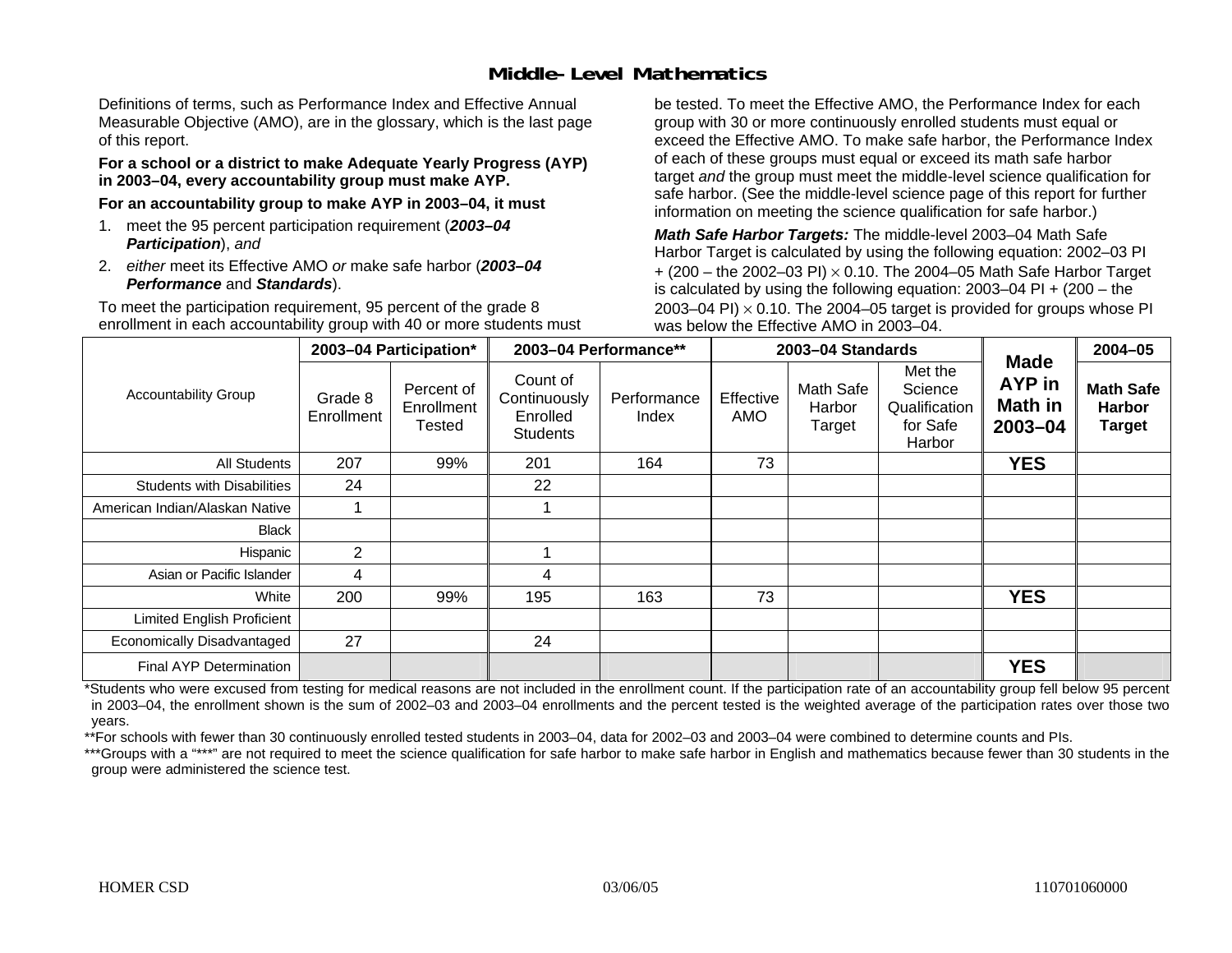## **Middle-Level Science**

Definitions of terms, such as Progress Target and Adequate Yearly Progress (AYP), are in the glossary, which is the last page of this report.

*Made AYP in Science in 2003–04:* For a school or a district to make AYP in science, the Performance Index (PI) for the "All Students" group must equal or exceed the State Science Standard or the Science Progress Target.

*Qualification for Safe Harbor in Middle-Level ELA and Math:* For an accountability group to be considered Qualified for Safe Harbor in

Middle-Level ELA and Math, the PI must equal or exceed the State Science Standard or the Science Progress Target in middle-level science for that group. Groups with fewer than 30 students tested in middle-level science are not subject to this qualification criterion.

*Science Progress Targets:* The middle-level 2003–04 Science Progress Target is calculated by adding one point to the 2002–03 PI. The 2004–05 Science Progress Target is calculated by adding one point to the 2003–04 PI. The 2004–05 target is provided for groups whose PI was below the State Science Standard in 2003–04.

|                                   |                                                         | 2003-04 Performance* |                              | 2003-04 Standards             |                                             | 2003-04                                                                | $2004 - 05$                   |
|-----------------------------------|---------------------------------------------------------|----------------------|------------------------------|-------------------------------|---------------------------------------------|------------------------------------------------------------------------|-------------------------------|
| <b>Accountability Group</b>       | Count of<br>Continuously<br>Enrolled<br><b>Students</b> | Performance<br>Index | State<br>Science<br>Standard | Science<br>Progress<br>Target | <b>Made AYP</b><br>in Science<br>in 2003-04 | Qualified<br>for Safe<br>Harbor in<br>Middle-<br>Level ELA<br>and Math | Science<br>Progress<br>Target |
| <b>All Students</b>               | 197                                                     | 195                  | 100                          |                               | <b>YES</b>                                  | <b>YES</b>                                                             |                               |
| <b>Students with Disabilities</b> | 19                                                      |                      |                              |                               |                                             |                                                                        |                               |
| American Indian/Alaskan Native    | 1                                                       |                      |                              |                               |                                             |                                                                        |                               |
| <b>Black</b>                      |                                                         |                      |                              |                               |                                             |                                                                        |                               |
| Hispanic                          | 1                                                       |                      |                              |                               |                                             |                                                                        |                               |
| Asian or Pacific Islander         | 4                                                       |                      |                              |                               |                                             |                                                                        |                               |
| White                             | 191                                                     | 195                  | 100                          |                               |                                             | <b>YES</b>                                                             |                               |
| Limited English Proficient        |                                                         |                      |                              |                               |                                             |                                                                        |                               |
| Economically Disadvantaged        | 24                                                      |                      |                              |                               |                                             |                                                                        |                               |
| Final AYP Determination           |                                                         |                      |                              |                               | <b>YES</b>                                  |                                                                        |                               |

\*For schools with fewer than 30 continuously enrolled students in 2003–04, data for 2002–03 and 2003–04 were combined to determine counts and PIs.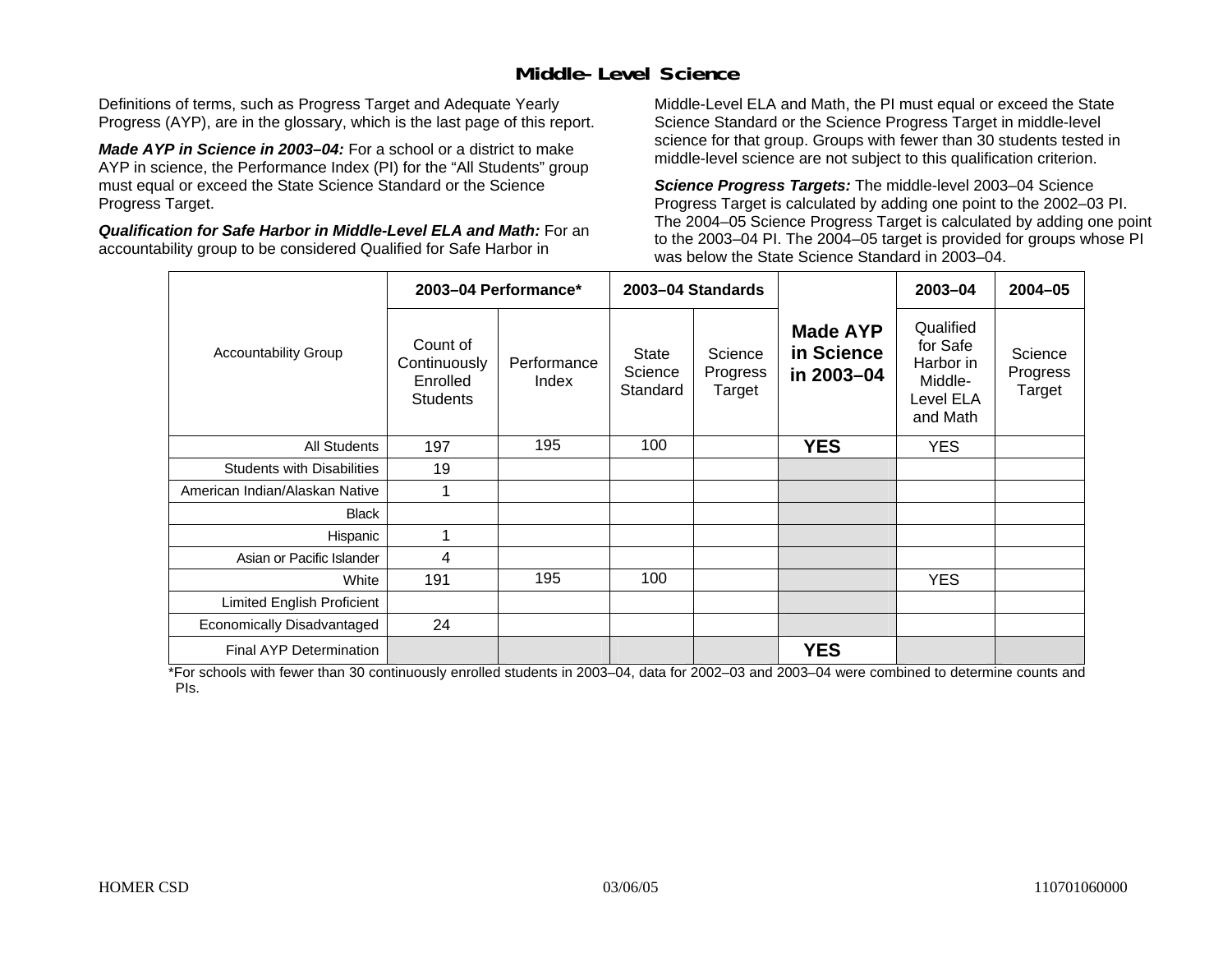## **Secondary-Level English Language Arts**

Definitions of terms, such as Performance Index and Effective Annual Measurable Objective (AMO), are in the glossary, which is the last page of this report.

#### **For a school or a district to make Adequate Yearly Progress (AYP) in 2003–04, every accountability group must make AYP.**

**For an accountability group to make AYP in 2003–04,** 95 percent of seniors in each accountability group of 40 or more must have taken an English examination that meets the student graduation requirement. Each group must also meet its Effective AMO *or* make safe harbor (*2003–04 Performance* and *Standards*). To meet the Effective AMO, the Performance Index for each group with 30 or more cohort members must equal or exceed the Effective AMO. To make safe harbor, the

Performance Index of each of these groups must equal or exceed its ELA safe harbor target *and* the group must meet the graduation-rate qualification for safe harbor. (See the graduation-rate page of this report for further information on meeting the graduation-rate qualification for safe harbor.)

*ELA Safe Harbor Targets:* The secondary-level 2003–04 ELA Safe Harbor Target is calculated by using the following equation: 2002–03 PI + (200 – the 2002–03 PI) <sup>×</sup> 0.10. The 2004–05 ELA Safe Harbor Target is calculated by using the following equation: 2003–04 PI + (200 – the 2003–04 PI)  $\times$  0.10. The 2004–05 target is provided for groups whose PI was below the Effective AMO in 2003–04.

|                                   | 2003-04 Participation             |                                           | 2003-04 Performance*                                        |                      |                  | 2003-04 Standards                      |                                                                    |                                                   | $2004 - 05$                            |
|-----------------------------------|-----------------------------------|-------------------------------------------|-------------------------------------------------------------|----------------------|------------------|----------------------------------------|--------------------------------------------------------------------|---------------------------------------------------|----------------------------------------|
| <b>Accountability Group</b>       | Count of<br>Seniors in<br>2003-04 | Percent<br>οf<br><b>Seniors</b><br>Tested | Count of 2000<br>Accountability<br>Cohort<br><b>Members</b> | Performance<br>Index | Effective<br>AMO | <b>ELA</b><br>Safe<br>Harbor<br>Target | Met the<br>Graduation-<br>Rate<br>Qualification for<br>Safe Harbor | <b>Made</b><br>AYP in<br><b>ELA</b> in<br>2003-04 | <b>ELA</b><br>Safe<br>Harbor<br>Target |
| <b>All Students</b>               | 189                               | 90%                                       | 186                                                         | 175                  | 134              |                                        |                                                                    | <b>NO</b>                                         |                                        |
| <b>Students with Disabilities</b> | 36                                |                                           | 35                                                          | 109                  | 126              | 124                                    | $***$                                                              | <b>NO</b>                                         | 118                                    |
| American Indian/Alaskan<br>Native |                                   |                                           |                                                             |                      |                  |                                        |                                                                    |                                                   |                                        |
| <b>Black</b>                      | 3                                 |                                           | 4                                                           |                      |                  |                                        |                                                                    |                                                   |                                        |
| Hispanic                          | 3                                 |                                           | 3                                                           |                      |                  |                                        |                                                                    |                                                   |                                        |
| Asian or Pacific Islander         |                                   |                                           |                                                             |                      |                  |                                        |                                                                    |                                                   |                                        |
| White                             | 183                               | 90%                                       | 179                                                         | 174                  | 134              |                                        |                                                                    | <b>NO</b>                                         |                                        |
| <b>Limited English Proficient</b> |                                   |                                           |                                                             |                      |                  |                                        |                                                                    |                                                   |                                        |
| Economically<br>Disadvantaged     | 9                                 |                                           | 11                                                          |                      |                  |                                        |                                                                    |                                                   |                                        |
| Final AYP Determination           |                                   |                                           |                                                             |                      |                  |                                        |                                                                    | <b>NO</b>                                         |                                        |

\*For schools with fewer than thirty 2000 accountability cohort members, 1999 and 2000 cohort data were combined to determine counts and PIs.

\*\*Groups with a "\*\*" are not required to meet the graduation-rate qualification for safe harbor, because fewer than 30 members in the 1999 graduation-rate cohort were in those groups.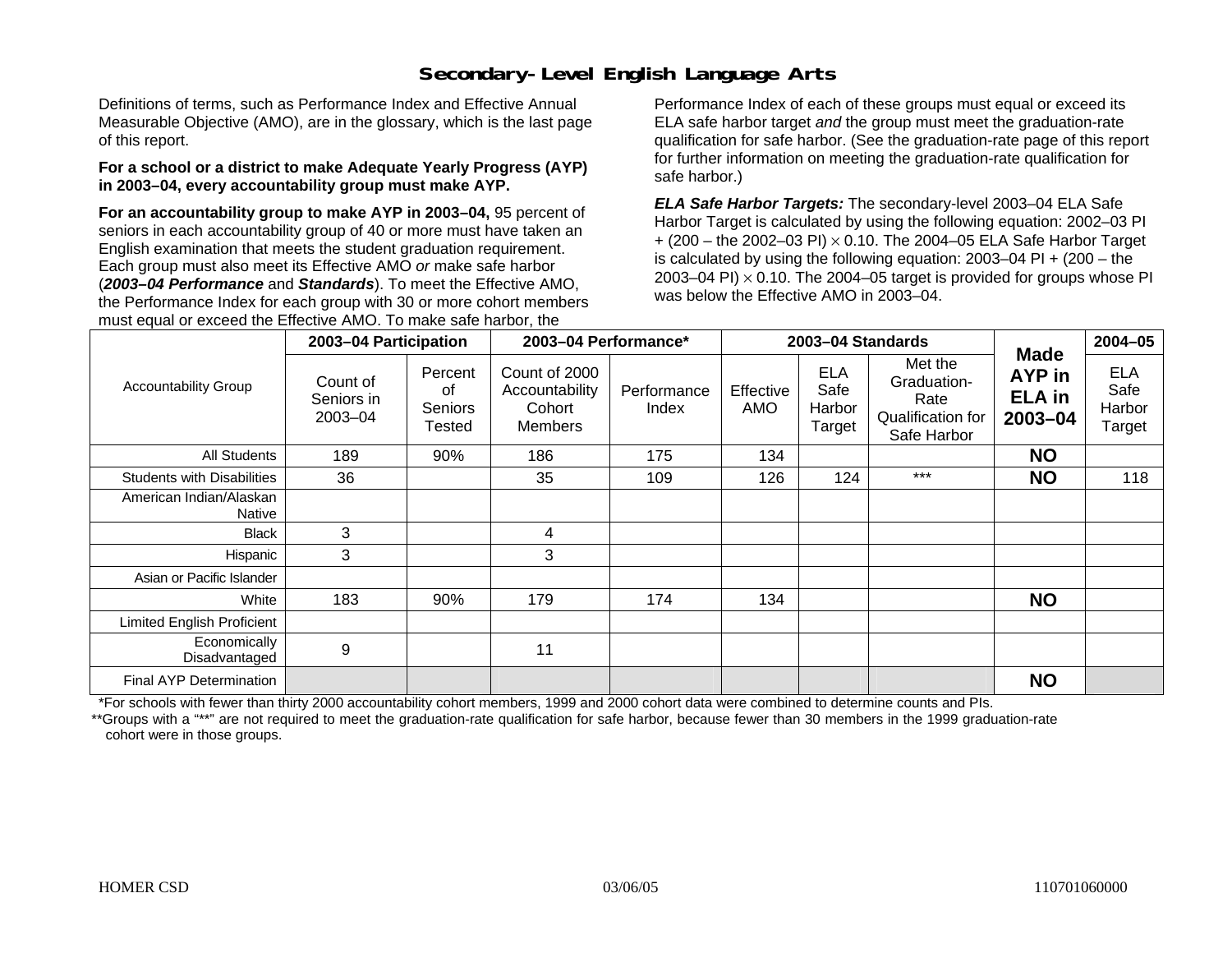## **Secondary-Level Mathematics**

Definitions of terms, such as Performance Index and Effective Annual Measurable Objective (AMO), are in the glossary, which is the last page of this report.

#### **For a school or a district to make Adequate Yearly Progress (AYP) in 2003–04, every accountability group must make AYP.**

**For an accountability group to make AYP in 2003–04,** 95 percent of seniors in each accountability group of 40 or more must have taken a mathematics examination that meets the student graduation requirement. Each group must also meet its Effective AMO *or* make safe harbor (*2003–04 Performance* and *Standards*). To meet the Effective AMO, the Performance Index for each group with 30 or more cohort members must equal or exceed the Effective AMO. To make safe

harbor, the Performance Index of each of these groups must equal or exceed its math safe harbor target *and* the group must meet the graduation-rate qualification for safe harbor. (See the graduation-rate page of this report for further information on meeting the graduation-rate qualification for safe harbor.)

*Math Safe Harbor Targets:* The secondary-level 2003–04 Math Safe Harbor Target is calculated by using the following equation: 2002–03 PI + (200 – the 2002–03 PI) <sup>×</sup> 0.10. The 2004–05 Math Safe Harbor Target is calculated by using the following equation: 2003–04 PI + (200 – the 2003–04 PI)  $\times$  0.10. The 2004–05 target is provided for groups whose PI was below the Effective AMO in 2003–04.

|                                   | 2003-04 Participation             |                                    | 2003-04 Performance*                                        |                      |                  | 2003-04 Standards                |                                                                    |                                                    | $2004 - 05$                      |
|-----------------------------------|-----------------------------------|------------------------------------|-------------------------------------------------------------|----------------------|------------------|----------------------------------|--------------------------------------------------------------------|----------------------------------------------------|----------------------------------|
| <b>Accountability Group</b>       | Count of<br>Seniors in<br>2003-04 | Percent<br>οf<br>Seniors<br>Tested | Count of 2000<br>Accountability<br>Cohort<br><b>Members</b> | Performance<br>Index | Effective<br>AMO | Math<br>Safe<br>Harbor<br>Target | Met the<br>Graduation-<br>Rate<br>Qualification for<br>Safe Harbor | <b>Made</b><br><b>AYP</b> in<br>Math in<br>2003-04 | Math<br>Safe<br>Harbor<br>Target |
| All Students                      | 189                               | 92%                                | 186                                                         | 169                  | 124              |                                  |                                                                    | <b>NO</b>                                          |                                  |
| <b>Students with Disabilities</b> | 36                                |                                    | 35                                                          | 100                  | 116              | 116                              | $***$                                                              | <b>NO</b>                                          | 110                              |
| American Indian/Alaskan<br>Native |                                   |                                    |                                                             |                      |                  |                                  |                                                                    |                                                    |                                  |
| <b>Black</b>                      | 3                                 |                                    | 4                                                           |                      |                  |                                  |                                                                    |                                                    |                                  |
| Hispanic                          | 3                                 |                                    | 3                                                           |                      |                  |                                  |                                                                    |                                                    |                                  |
| Asian or Pacific Islander         |                                   |                                    |                                                             |                      |                  |                                  |                                                                    |                                                    |                                  |
| White                             | 183                               | 91%                                | 179                                                         | 169                  | 124              |                                  |                                                                    | <b>NO</b>                                          |                                  |
| <b>Limited English Proficient</b> |                                   |                                    |                                                             |                      |                  |                                  |                                                                    |                                                    |                                  |
| Economically<br>Disadvantaged     | 9                                 |                                    | 11                                                          |                      |                  |                                  |                                                                    |                                                    |                                  |
| Final AYP Determination           |                                   |                                    |                                                             |                      |                  |                                  |                                                                    | <b>NO</b>                                          |                                  |

\*For schools with fewer than thirty 2000 accountability cohort members, 1999 and 2000 cohort data were combined to determine counts and PIs.

\*\*Groups with a "\*\*" are not required to meet the graduation-rate qualification for safe harbor, because fewer than 30 members in the 1999 graduation-rate cohort were in those groups.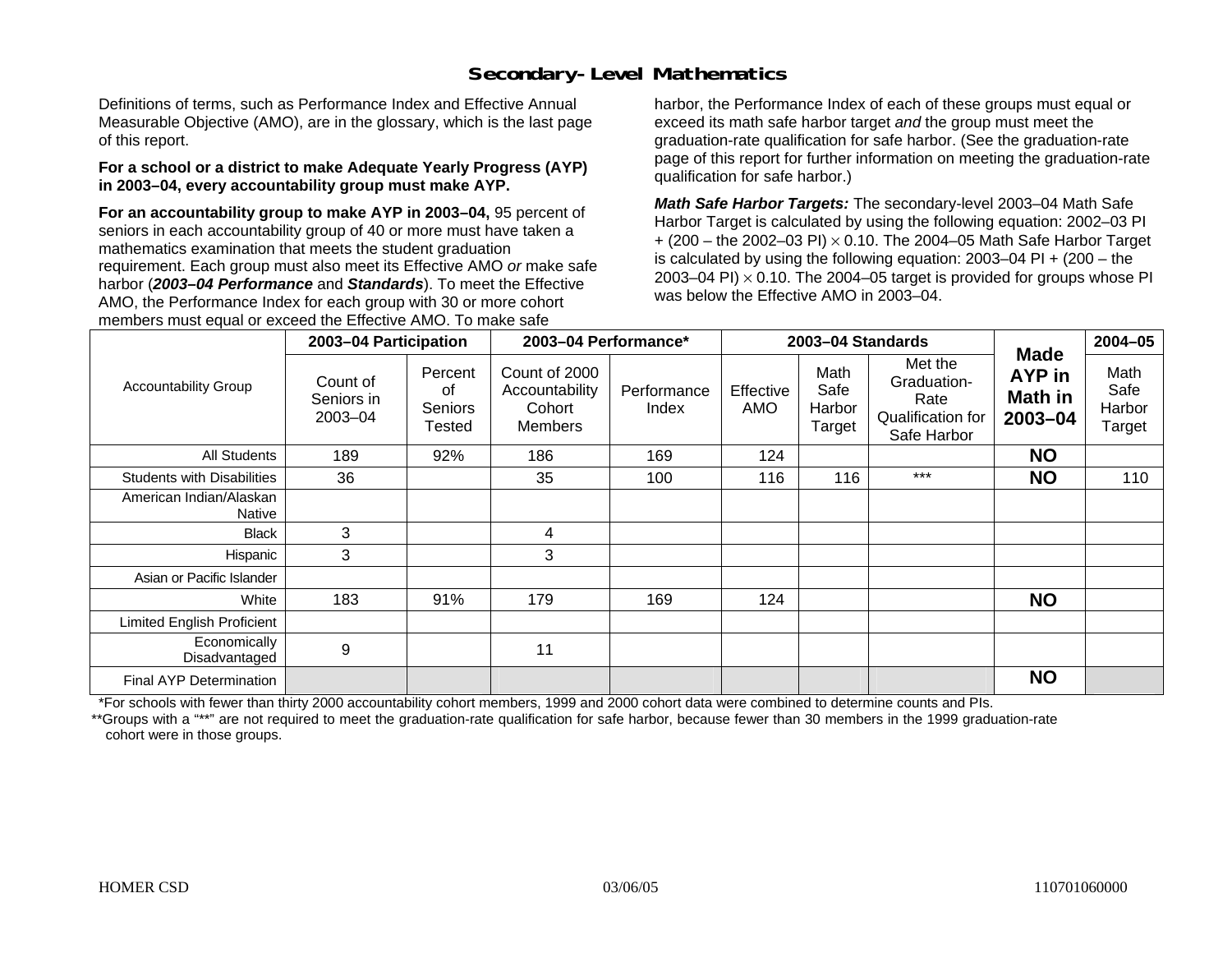### **Graduation Rate**

Definitions of terms, such as Progress Target and Adequate Yearly Progress (AYP), are in the glossary, which is the last page of this report.

*Made AYP in Graduation Rate in 2003–04:* For a school or a district to make AYP in graduation rate, the Percent Earning a Local Diploma by August 31, 2003 for the "All Students" group must equal or exceed the Graduation-Rate Standard or the Graduation-Rate Progress Target.

*Qualification for Safe Harbor in Secondary-Level ELA and Math:* For an accountability group to be considered Qualified for Safe Harbor in Secondary-Level ELA and Math, the Percent Earning a Local Diploma by August 31, 2003 must equal or exceed the Graduation-Rate Standard or the Graduation-Rate Progress Target for that group.

*Graduation-Rate Progress Targets:* The 2003–04 Graduation-Rate Progress Target is calculated by adding one point to the Percent of the 1998 Cohort Earning a Local Diploma by August 31, 2002. The 2004–05 Graduation-Rate Progress Target is calculated by adding one point to the Percent of the 1999 Cohort Earning a Local Diploma by August 31, 2003. This target is provided for each group whose Percent Earning a Local Diploma by August 31, 2003 is below the Graduation-Rate Standard in 2003–04 (55). Groups with fewer than 30 cohort members are not subject to this criterion.

|                                   |                                                                  | 2003-04 Performance                                      |                                 | 2003-04 Standards                         |                                                                         | 2003-04                                                                   | $2004 - 05$                               |
|-----------------------------------|------------------------------------------------------------------|----------------------------------------------------------|---------------------------------|-------------------------------------------|-------------------------------------------------------------------------|---------------------------------------------------------------------------|-------------------------------------------|
| <b>Accountability Group</b>       | Count of<br>1999<br>Graduation-<br>Rate Cohort<br><b>Members</b> | Percent Earning a<br>Local Diploma by<br>August 31, 2003 | Graduation-<br>Rate<br>Standard | Graduation-<br>Rate<br>Progress<br>Target | <b>Made AYP</b><br><u>in</u><br><b>Graduation</b><br>Rate in<br>2003-04 | Qualified<br>for Safe<br>Harbor in<br>Secondary-<br>Level ELA<br>and Math | Graduation-<br>Rate<br>Progress<br>Target |
| All Students                      | 215                                                              | 90                                                       | 55                              |                                           | <b>YES</b>                                                              | <b>YES</b>                                                                |                                           |
| <b>Students with Disabilities</b> | 19                                                               |                                                          |                                 |                                           |                                                                         |                                                                           |                                           |
| American Indian/Alaskan Native    |                                                                  |                                                          |                                 |                                           |                                                                         |                                                                           |                                           |
| <b>Black</b>                      | $\overline{2}$                                                   |                                                          |                                 |                                           |                                                                         |                                                                           |                                           |
| Hispanic                          |                                                                  |                                                          |                                 |                                           |                                                                         |                                                                           |                                           |
| Asian or Pacific Islander         |                                                                  |                                                          |                                 |                                           |                                                                         |                                                                           |                                           |
| White                             | 212                                                              | 90                                                       | 55                              |                                           |                                                                         | <b>YES</b>                                                                |                                           |
| Limited English Proficient        |                                                                  |                                                          |                                 |                                           |                                                                         |                                                                           |                                           |
| Economically Disadvantaged        | 15                                                               |                                                          |                                 |                                           |                                                                         |                                                                           |                                           |
| <b>Final AYP Determination</b>    |                                                                  |                                                          |                                 |                                           | <b>YES</b>                                                              |                                                                           |                                           |